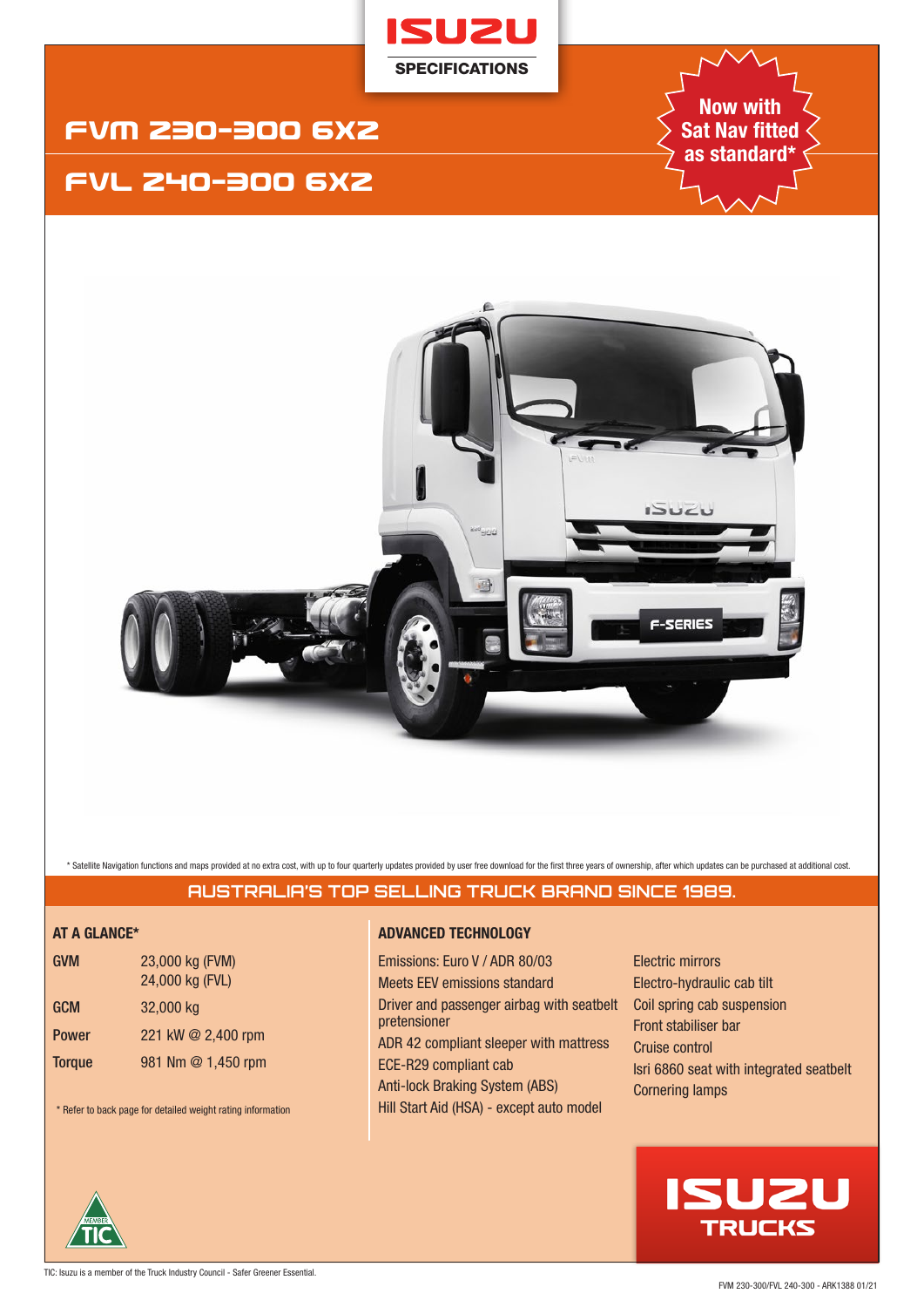### **DRIVELINE AND CHASSIS SPECIFICATIONS**

### **ENGINE: ISUZU 6HK1-TCS**

| Type:                     |              | 6 cylinder 24 valve SOHC         |  |  |  |  |
|---------------------------|--------------|----------------------------------|--|--|--|--|
| Displacement:             |              | 7.790 cc                         |  |  |  |  |
| <b>Compression Ratio:</b> |              | 17.5:1                           |  |  |  |  |
| <b>Bore x Stroke:</b>     |              | 115 x 125 mm                     |  |  |  |  |
| Max power (DIN-NET):      |              | 221 kW (296 HP) @ 2,400 RPM      |  |  |  |  |
|                           | (JIS Gross): | 228 kW (306 HP) @ 2,400 RPM      |  |  |  |  |
| <b>Max torque</b>         | (DIN-NET):   | 981 Nm (724 lb.ft) @ 1,450 RPM   |  |  |  |  |
|                           | (JIS Gross): | 1,014 Nm (748 lb.ft) @ 1,450 RPM |  |  |  |  |

**Induction system:** Electronically controlled variable nozzle turbocharger with air-to-air intercooler.

**Fuel injection:** Direct injection high pressure common rail system. **Emission control system:** Cooled EGR with exhaust Diesel Particulate Diffuser (DPD). ADR 80/03 (Euro V) compliant. EEV compliant.

### **CLUTCH (MANUAL TRANSMISSION MODEL)**

• Air assisted hydraulic control. Single plate 381 mm diameter.

• Total lining area: 1,363 cm²

#### **TRANSMISSION**

#### **ZF 9 S 1110 TO**

- 9 speed with air assisted shift.
- Synchromesh on gears 1-8. Repeat 'H' shift pattern.
- PTO provision at rear of transmission case.
- Gear ratios (:1) Crawler: 9.48

|  | 1st 2nd 3rd                                  | 4th | 5th | 6th a | 7th | 8th | <b>Rev</b> |
|--|----------------------------------------------|-----|-----|-------|-----|-----|------------|
|  | 6.58 4.68 3.48 2.62 1.89 1.35 1.00 0.75 8.97 |     |     |       |     |     |            |
|  | ALLISON 3500 series (auto model)             |     |     |       |     |     |            |

- 6 speed automatic. 5th generation electronic controls with adaptive shift.
- Allison long life TranSynd synthetic fluid.
- LHS and top PTO openings on transmission bellhousing. Engine driven PTO drive gear. • Gear ratios (:1)

|  | • Gear ratios (: i ) |                                    |     |     |     |       |
|--|----------------------|------------------------------------|-----|-----|-----|-------|
|  |                      | 1st 2nd 3rd                        | 4th | 5th | 6th | – Rev |
|  |                      | 4.59 2.25 1.54 1.00 0.75 0.65 5.00 |     |     |     |       |

### **AXLES**

**FVM 230-300: Front:** Isuzu F065

• Reverse Elliot I-beam. 6,500 kg capacity.

#### **FVL 240-300: Front:** Meritor

• FG941 reverse Elliot I-beam. 6,600 kg capacity.

#### **FVM 230-300**

#### **Rear:** ISUZU RT165

- Drive and lazy axle combination. 16,500kg capacity.
- Drive ratio: 6.143

### **FVL 240-300:**

**Rear:** MERITOR

- RS-23-161G + TR4670 drive and lazy axle combination, 20,000kg capacity.
- Drive ratio: 6.143:1 (manual model), 6.428:1 (auto model)

#### **SUSPENSION**

#### **Front:**

• Single stage alloy steel taper leaf springs.

- Double acting hydraulic shock absorbers. Stabiliser bar. **REAR (FVM 230-300):**
- 
- Multi leaf springs with Isuzu 6 rod and trunnion location system. **REAR (FVL 240-300):**
- Hendrickson HAS400 airbag. 18,100 kg capacity at ground.
- Outboard mounted double acting shock absorbers.



### **BRAKES**

#### • ABS.

- Hill Start Aid (HSA) except auto model.
- Spring park brake acting on all rear wheels.
- Air controlled exhaust brake.
- Air dryer.

### **FVM 230-300:**

- Dual circuit full air taper roller front and rear drum brakes.
- Front drum size: 410 x 140 mm
- Rear drum size: 410 x 180 mm
- **FVL 240-300:**
- Meritor 'Q-Plus' dual circuit full air 'S-cam' front and rear drum brakes with auto slack adjusters.
- Front drum size: 419 x 127 mm
- Rear drum size: 419 x 178 mm

#### **STEERING**

- Power assisted recirculating ball steering.
- Gear ratio: 22.4:1
- Turns lock to lock: 5.4
- Maximum angle:
	- **FVM:** 49° (inside wheel) / 37° (outside wheel) **FVL:** 45° (inside wheel) / 35° (outside wheel)

### **WHEELS AND TYRES**

- 22.5 x 8.25 ten stud ISO standard steel wheels.
- **Steer axle:** 295/80R22.5 152/148M Michelin X Multi Z Tubeless
- • **Lazy axle:** 11R22.5 148/145L Michelin X Multi Z Tubeless
- **Drive axle:** 11R22.5 148/145L Michelin X Multi D Tubeless
- Maximum tyre rating:
	- Steer axle: 7,100 kg
		- Drive and lazy axle set: 23,200 kg
- Spare wheel and X Multi Z tyre assembly with winch type carrier.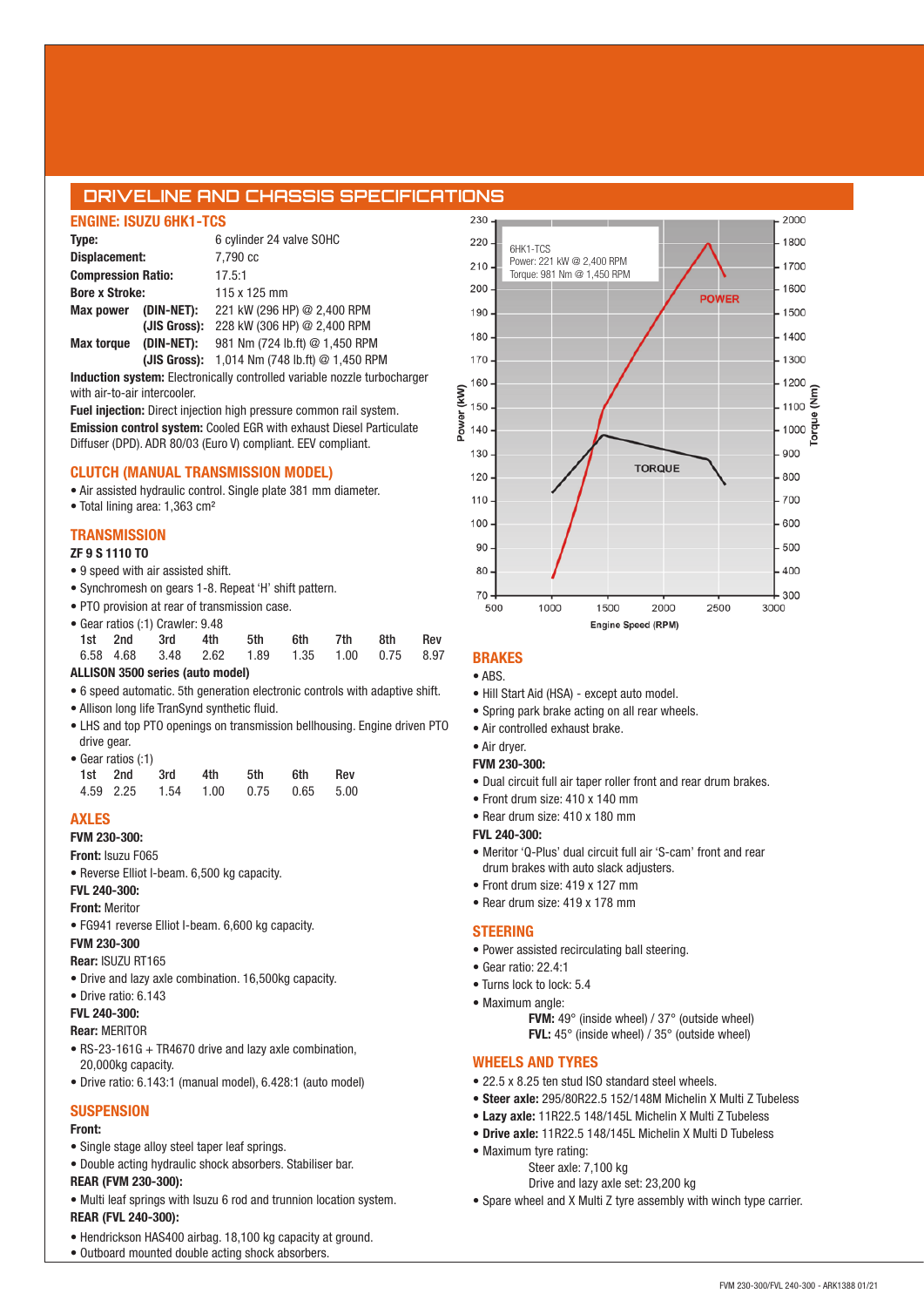#### **CHASSIS FRAME**

- Cold rivetted ladder frame with parallel side rails. SAPH440 weldable steel sidemembers.
- Frame dimensions: Side rail (mm): 258 x 85 x 10 Rear frame width (mm): 850

#### **FUEL TANK**

- Frame mounted 400L aluminium fuel tank.
- Lockable fuel cap.

### **CABIN SPECIFICATIONS AND APPOINTMENTS**

#### **CAR EXTERIOR**

- All steel construction with electro-hydraulic cab tilt. High tensile steel used for cab underframe.
- Complies with ECE-R29 cab strength standard.
- Full floating cab with coil spring suspension and hydraulic shock absorbers.
- Heavy duty non slip entry steps.
- 90° opening internally reinforced front doors.
- Water spray suppression guards and front mudflaps.
- Laminated windscreen with shade band.
- Two speed windscreen wipers, with intermittent wipe mode.
- Halogen multi-reflector headlamps incorporating turn signals and front foglamps. Additional door mounted side indicator lamps.
- Combination brake, turn, reverse and marker lamps, registration plate illumination lamps. Extended wiring harness. Reverse alarm.
- Roof-mounted clearance lamps.
- Heated and powered exterior main mirrors with flat glass and additional powered convex "spot" mirrors.
- Chrome grille.
- Body coloured steel air dam bumper with side cornering lamps.
- FUPD underun bar complies with ECE-R93.

#### **CAB INTERIOR**

- Isri 6860 air suspension driver's seat with pneumatic lumbar support, height, rake and automatic weight adjustment.
- Front passenger adjustable bucket seat and front centre seat with folding seat back.
- 3-point lap sash seatbelts in all outboard seating positions. Driver seatbelt with pretensioner integrated with driver seat. Outboard front passenger seatbelt fitted with pretensioner. Centre seat lap belts.
- ADR 42 compliant sleeper with mattress.
- Driver and outboard front passenger airbag.
- Door and roof pillar entry assist grips.
- Full interior trim, padded roof lining and vinyl floor covering. Driver and passenger windscreen header storage shelf.
- Tilt/Telescopic adjustable steering column, soft feel urethane steering wheel.
- Electric windows.
- Central locking with remote keyless entry and immobiliser.
- Twin cup holders. 24V cigarette lighter. Dashboard hook.
- Front door mounted storage pockets and driver's side ashtray.
- Centre console box with storage tray. Fold down storage tray behind centre seat backrest.
- Fully integrated auto control air conditioning and heater/demister with 4-speed fan and outlets for windscreen, side windows, face and floor.
- Fluorescent type interior lamp with On/Door/Off switch.
- 2 DIN, two speaker multimedia unit with 6.2" LCD capacitive touch screen. 1.6GHz processor with Android operating system. DAB+ digital radio and fully integrated Bluetooth with voice recognition. Inbuilt PDF, photo and movie viewer. Internet radio accessible via smartphone. 32GB internal file storage. USB and auxilliary input connection provisions. Firmware and map updates possible via smartphone.
- DIN sized compartment for storage or for CB radio installation.

### **ELECTRICAL SYSTEM**

- 24 volt electrical system.
- 90 amp alternator.
- 24 Volt, 5.0 kW starter motor.
- 2 x 115E41L (651 CCA) batteries connected in series.
- Underdash CAN interface unit and connector. SAE J1939 protocol. Facilitates connection to a Fleet Management System (FMS) (not supplied).

#### **ISUZU SATELLITE NAVIGATION**

Integrated with multimedia unit. Displayed information includes:

- Points of interest and Isuzu truck dealer locations.
- Road safety alerts.
- Speed limits and traffic signals.
- Route selection based on entered information such as vehicle weight and dimensions.

#### **DRIVER CONTROLS**

- Key-operated engine start/stop and steering lock. Engine idle speed control.
- HSA slow/fast engagement control and on/off switch except auto model.
- DPD regeneration.
- Pushbutton gear selection control (auto model).
- **Left side combination stalk:** Windscreen wipers, washers and exhaust brake.
- **Right side combination stalk:** Turn signals, headlamps and cruise control.

#### **INSTRUMENTATION**

- Electronically driven speedometer and tachometer. Digital odometer with integrated dual tripmeter. Engine coolant temperature, fuel level and air pressure gauges.
- **Warning lamps:** Check engine, oil pressure, low coolant level, ABS, SRS airbag, alternator charge, service brakes, park brake, seat belt unfastened, low air pressure, low fuel level, cab lock.
- **Indicator lamps:** HSA (except auto model), warm up system, high beam, DPD status, exhaust brake, turn signals, cruise control.
- Gear selection display (auto model).
- Multi-information display. Shows service interval, instantaneous and average fuel consumption, DPD bar chart, hourmeter, voltmeter, time/day/ date and includes 40-120 km/h adjustable vehicle speed warning.

#### **OPTIONS AND GENUINE ACCESSORIES**

Include the following (extra cost, request a brochure and further details from your Isuzu dealer):

#### **Multimedia unit:**

- Supports up to five camera inputs. One low light capable digital camera and rear microphone input active when reversing. Four analogue cameras.
- Reversing sensors.
- Tyre pressure monitoring system.

#### **Other:**

- Airbag compatible bullbar.
- Air deflector.
- Drive axle cross lock (FVL only).

### **ISUZU CARE**

Isuzu Care gives truck owners access to products and services including Roadside Assist, Service Agreements, Extended Care, Extended Isuzu Assist and the Isuzu Care Centre. Call 1800 035 640.